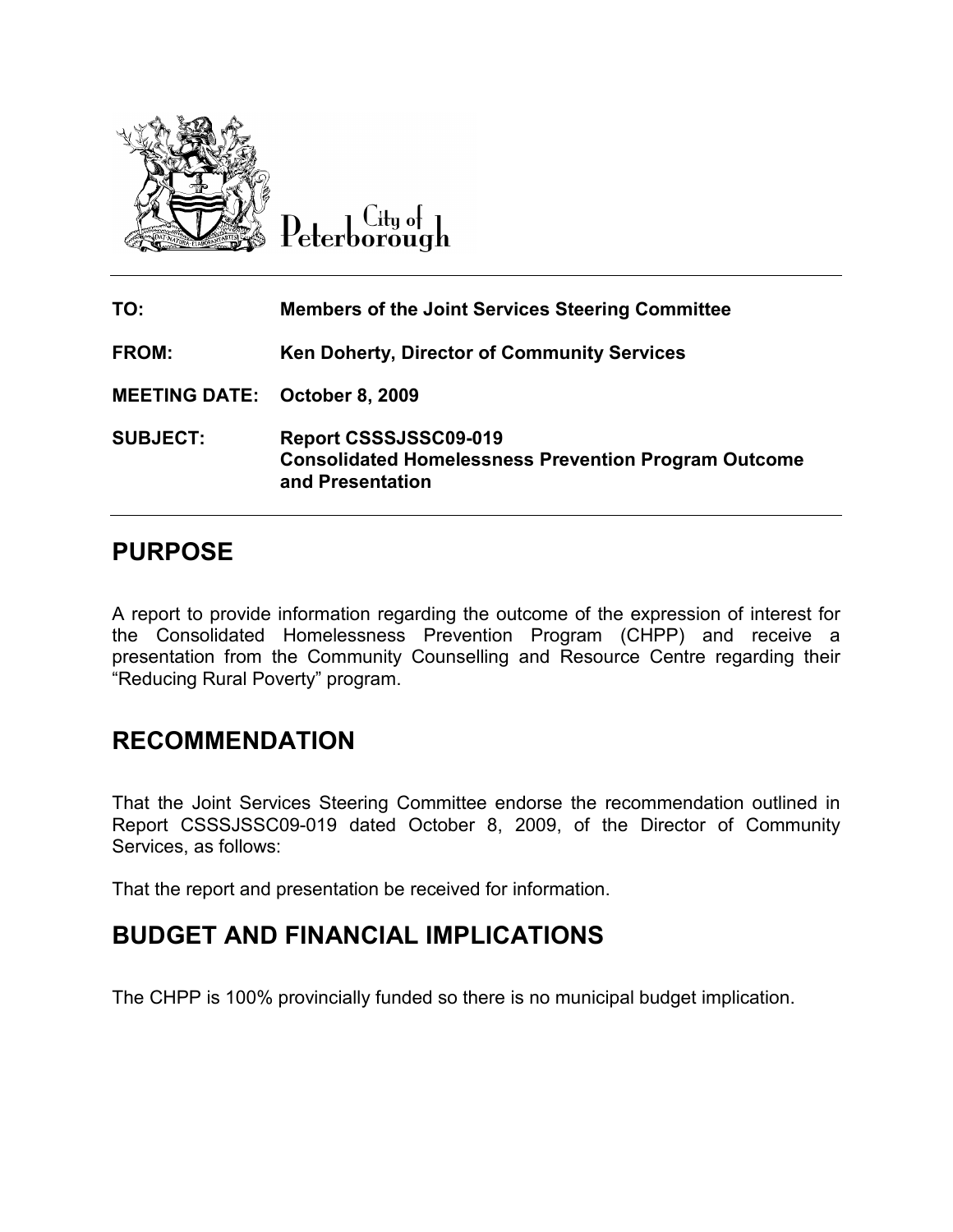## BACKGROUND

The purpose of CHPP is to assist people experiencing homelessness and households at high risk of becoming homeless by providing:

- Improved access to and connection of households that are homeless with a system of community services;
- To obtain and keep long-term housing, and
- To assist households at-risk of homelessness to retain housing.

The total CHPP funding allocation from the Ministry is \$145,535. On May 25, 2009, City Council approved a portion of CHPP funding to go to a Semi-Independent Living program for women that will operate out of Cameron House. At that time, staff were to continue to review priority needs related to homelessness and bring forward a report to recommend an allocation of the remaining CHPP funding at \$95,535 for 2009 and \$71,535 for 2010 and 2011.

On May 26, 2009 an Expression of Interest was issued to community partners to invite them to submit a proposal for the administration of CHPP funding. Written proposals were due on June 3, 2009. The submissions were reviewed by a panel of three staff (two from Social Services and one from the City Finance Division) to ensure proposals met with CHPP goals and guidelines.

The outcome is as follows:

For 2009, the balance of the CHPP funding will be allocated as follows:

- \$16,000 issued to the Rural Outreach Centre (ROC) to support their "Support for Rural People in Crisis" program.
- \$15,000 to Youth Emergency Shelter (YES) on a fee-for-services basis to support their "Transitional Life Skills Program for Youth".
- \$21,795 issued to the Community Counselling and Resource Centre to support the Housing Resource Centre emergency funds.
- \$42,740 issued to the Community Counselling and Resource Centre to support their "Reducing Rural Poverty and Homelessness" program

These allocations were approved by the Director of Community Services in accordance with his delegated authority (Report CPFRA08-008 March 31, 2009).